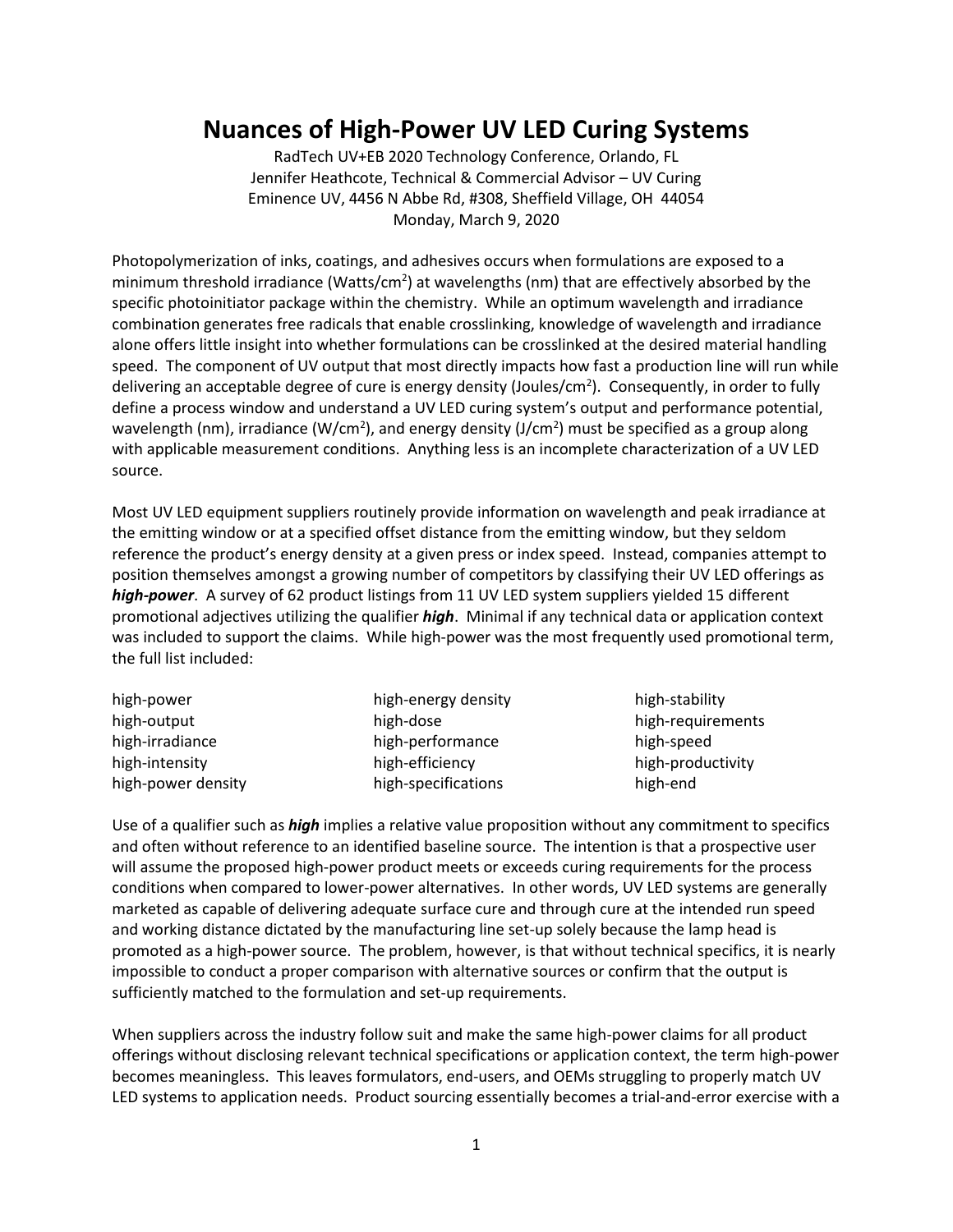fair amount of guess work. This ultimately impedes UV LED adoption, delays application innovation, and frustrates users and formulators when an installed UV LED system under-performs.

From a psychological perspective, promoting systems as high-power plays on the human tendency to believe that *more of something is always better*. While there are numerous applications where a highpower UV LED curing system is necessary, the reality is that too much of something can also introduce unintended and undesirable trade-offs. For example, high-power UV curing systems require larger power supplies and larger cooling units than low-power systems. This leads to bigger installation footprints, greater initial investments, and higher running costs. If the method of generating high-power is through increased irradiance, then the result is a greater concentration of UV LED energy that transfers more heat to the substrate, part, or construction than a lower irradiance device. A greater peak irradiance can also generate more stress on diodes and shorten lamp head life. High-power systems definitely have a place in UV curing and should be used when necessitated by application needs and production set-up; however, systems that generate more output than required will likely lead to unnecessarily larger investment and running costs along with potentially greater scrap and shorter LED life.

#### **What makes a UV LED system High-Power?**

In order to properly understand the concept of high-power and its role in UV curing, it is helpful to review some basic terminology within the context of a human powerlifting analogy. The relevant definitions for the key terms that will be discussed are as follows:

*Work (Joules = Newton Meters)* is the use of force to move an object over a distance. Mathematically, work is force multiplied by distance.

*Strength (pounds or kilograms)* is the ability to overcome resistance and produce work. It is typically measured as the greatest load that can be fully moved (lifted, pushed, or pulled) *one time* without failure or injury.

*Power (Watts = Joule/second)* is a supply of mechanical or electrical energy. It is the potential to do work at a defined rate of time.

Irradiance (Watts/cm<sup>2</sup>) is the radiant energy or power (potential to do work) arriving at a surface per unit area. It is incorrectly but often referred to as intensity.

*Energy Density (Joules/cm<sup>2</sup> )* is the cumulative radiant energy or power (potential to do work) arriving at a surface per unit area. Energy density increases with exposure time and is the integral of irradiance over time. It is incorrectly but often referred to as dose. For clarification, energy density is delivered power; whereas, dose is absorbed power. The distinction is significant as not all delivered power is absorbed by a formulation, and absorption is very difficult to quantify.

In powerlifting, individuals build muscle mass, strength, and power by lifting, pulling, and pushing weight over a distance. In Figure One, a bodybuilder lifts a weighted barbell from the floor and presses it overhead in a single, dynamic movement. A minimum level of human strength is required for the individual to accomplish the task. A dozen randomly selected powerlifters may all possess enough strength to press a 50-pound barbell overhead; however, the time required to do so will typically vary by individual. The more powerful may perform the move in less than a second while others who are less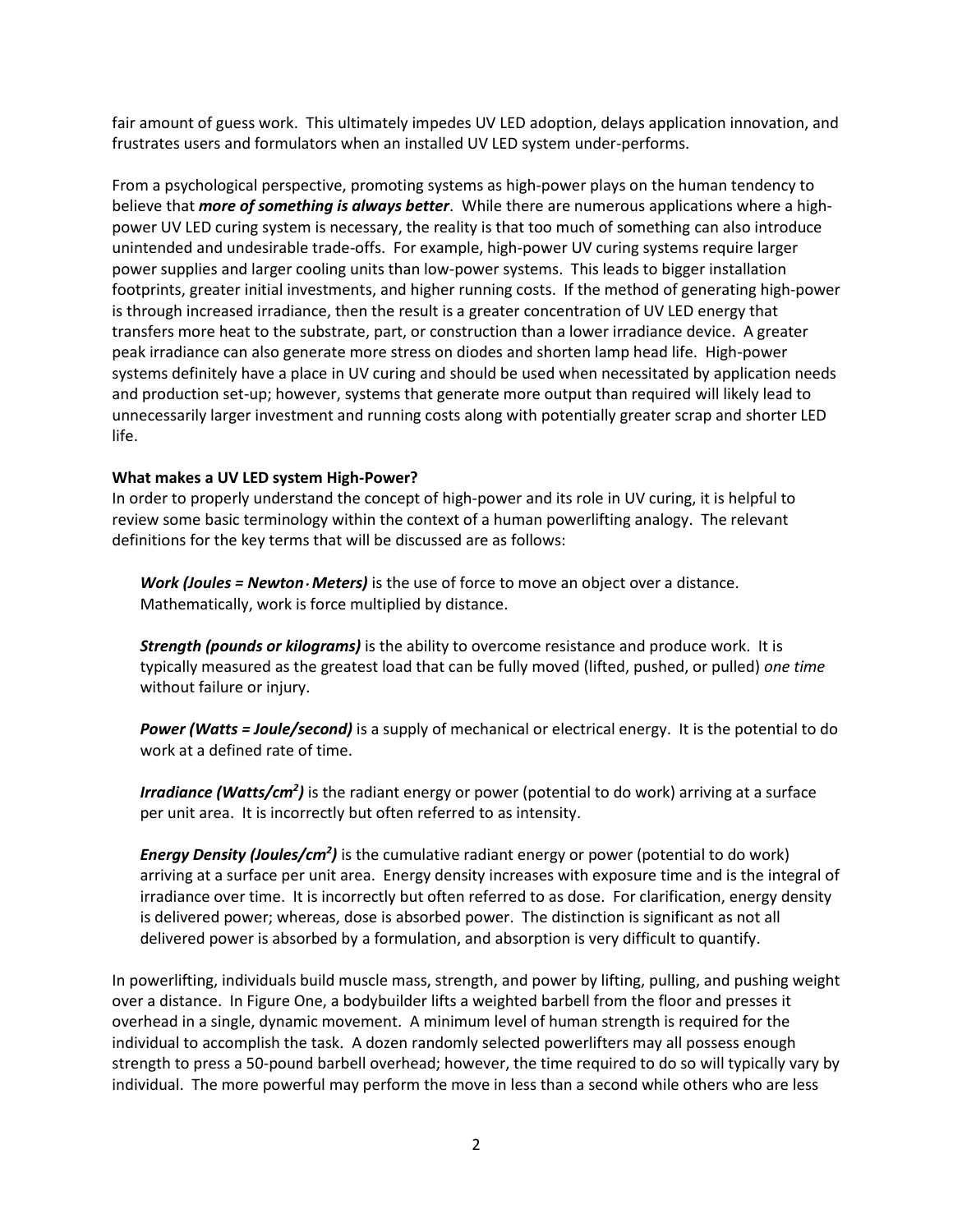powerful may take up to 5 seconds or more. In each case, the same work is accomplished in moving the weight from the floor to a location above the head. Those with more power simply perform the task more quickly.

The weightlifters in this hypothetical sample all exert similar human strength when raising the 50-pound load regardless of whether their individual effort is steady and controlled or wobbly and off-balance. This is because *strength* is defined solely as the ability to overcome the resistance of a weight and move it across a distance. Where the weightlifters differ is in their individual *power* which directly impacts the time required to complete the task.

As the barbell load increases to 100, then 150, and ultimately 200 pounds, more human



**Figure One: Shoulder Press with Barbell Weights**

strength is required to press the weight overhead. Greater human power is also required to complete the task in a controlled manner over a similar time period. Individuals who lack the required strength for the larger loads will be unable to finish regardless of allotted time. Individuals who possess enough strength for larger loads but lack suitable power will be able to press the barbell overhead but will require more time to do so and may have less control. Only individuals who possess both strength and power for the full 50 to 200-pound weight range will be able to smoothly complete the move in roughly the same time period for each increasing load. Since knowledge of an individual's strength provides little insight into their respective power, it is necessary to quantify both strength and power in order to have full understanding of a powerlifter's capabilities.

This powerlifting scenario serves as an analogy for UV curing where irradiance can be thought of as strength, and energy density can be thought of as power. When UV LED curing systems are selected for an application, it is necessary that the source deliver a minimum threshold irradiance (strength) necessary for crosslinking as well as surface and through cure. More heavily pigmented and thicker films as well as larger working distances generally require the UV source to emit a greater irradiance than when those factors are not present. Supplying the correct energy density (power) at the optimal wavelengths and above the established minimum irradiance, however, is ultimately what ensures cure at the desired production line speed.

Faster run speeds (with respect to each application and set-up) typically require more *emitted* power or total *delivered* energy since the cure surface is underneath the UV LED exposure window for a shorter time period. A need for more power is effectively a need for more total energy density to be delivered to the formulation or for the required energy density to be delivered more quickly. Conversely, slower line speeds for the same application typically require less emitted power as the cure surface is exposed to the UV LED source for a longer time period. As a result, it is this author's position that high-power means high-energy density, and low-power means low-energy density. It should be noted that regardless of terminology, energy density needs are not absolute and are always relative to each application and set-up. What is considered high-power for one market may in fact be low-power for another.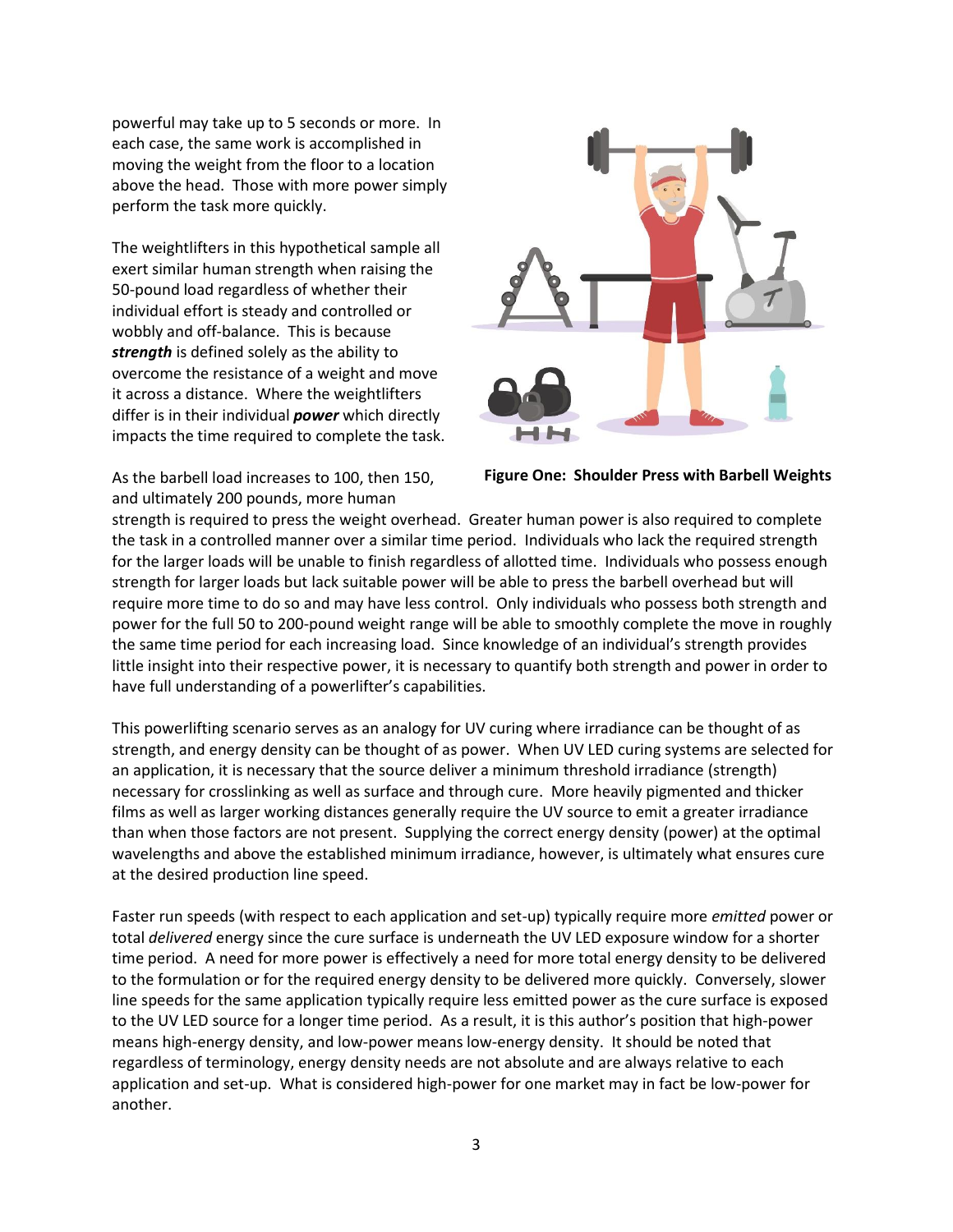Just as high-strength does not guarantee high-power in weightlifting, high-irradiance does not always yield high-energy density in UV LED curing. Just as powerlifters may possess similar strength but different levels of power, different models of UV LED curing systems generating the same peak irradiance will likely emit different energy densities. Depending on the application and process set-up, the differences may have a negligible impact on cure, or they may have a very significant impact on cure. If it is significant, the less powerful systems will be unable to produce acceptable cure at the desired production speeds. This will force the line to run at slower speeds in order to allow the necessary energy density to build via a longer dwell time under the UV LED source. Alternatively, since energy density is cumulative, multiple UV LED systems at lower energy density outputs can be installed on the line to increase run speed.

The wide range of energy densities required for the various markets, applications, formulations, and production run speeds is one reason so many different UV LED systems exist. A single system will not effectively or efficiently meet the needs of all installations. While a given system may be ideally suited for some jobs and some markets, it will be over or under-engineered for the rest. The practical implication is that different UV LED curing systems rated at the same peak irradiance often do not deliver the same quality of cure at the same range of run speeds due to disparities in both energy density and application requirements.

Improperly matched UV LED systems are sometimes installed because energy density is not generally communicated on technical specification sheets and because the significance of energy density in driving cure at production line speeds is not considered by those sourcing the equipment. Instead, the industry is relying primarily on an incomplete specification of wavelength and peak irradiance as well as relative adjectives such as high-power to make recommendations and decisions. If the goal is to increase the manufacturing press speed without sacrificing degree of cure, the most direct way is to maintain a suitable irradiance and increase the energy density emitted by a single UV LED lamp head or install multiple lamp heads in series.

#### **Deriving Energy Density from Irradiance Profiles**

While energy density is the integral of irradiance over time, energy density is not easily calculated from commercially published peak irradiance values. This is because irradiance decreases with increases in working distance between the UV LED lamp head and the cure surface, and most UV LED system suppliers do not publish tables or graphs detailing how the two are correlated. Even when the irradiance at the cure surface is known, it is only possible to calculate energy density by multiplying irradiance and exposure time for static installations where the full cure surface is uniformly and continuously exposed. This simplistic scenario is illustrated by the rectangular profile in Figure Two. More commonly, the irradiance delivered to the cure surface is a dynamic variable as parts or substrates are constantly moving toward, under, and away from the UV source as depicted by the bell curve in Figure Three. The energy density for this second scenario is still represented by the area underneath the irradiance profile; however, it is no longer a simple multiplication exercise and requires mathematical integration obtained through radiometer readings.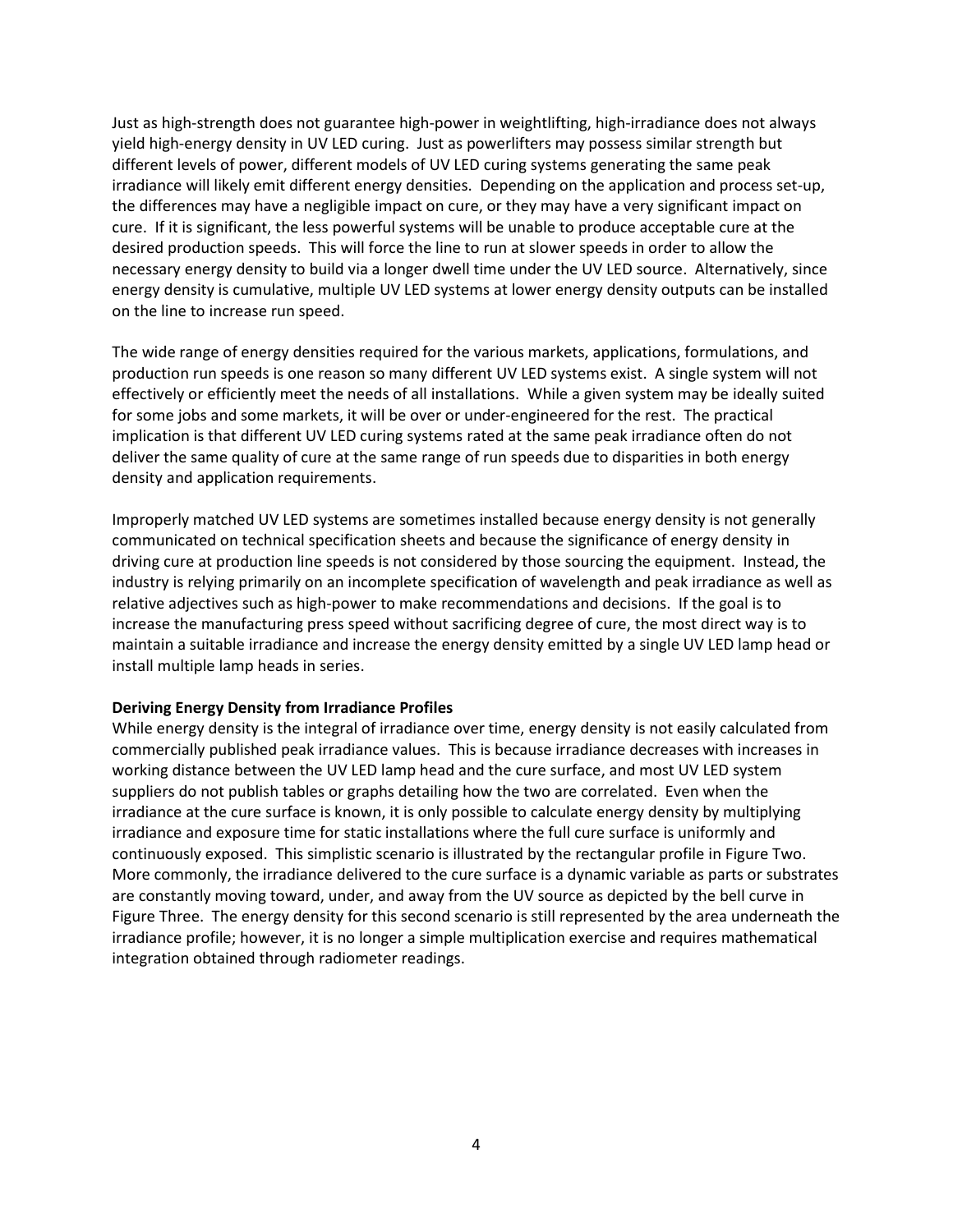

**Time (seconds)**





**Time (seconds)**

**Figure Three: Irradiance profile for dynamic, partial cure surface exposure to a static UV LED system continuously powered.**

#### **Variations in Emitted UV LED Energy Density**

The following four illustrations demonstrate how peak irradiance cannot be used to accurately predict energy density. In the first image, four different irradiance profiles produced by four separate UV LED products are provided. Each profile has the same peak irradiance; however, the areas under each irradiance profile (energy density) are clearly not identical. In fact, profile 4 is greater than 3 which is greater than 2 which is greater than 1. Without prior knowledge of each product's emitted energy density or conducting a lab or field trial for each system, there is no way for a potential user to understand the variation in energy density values and how they relate to run speed before making a purchase. Profile 4 emits the highest power or energy density of all four profiles and will potentially enable the fastest production speeds. That said, depending on the line speed and application needs, profile 1 may be perfectly suitable and would consume less energy during operation.



Area Under the Curve Irradiance (W/cm<sup>2</sup>) **Irradiance (W/cm2**  $1 = 2$  $\mathbf{1}$ **Time (seconds)**

**Figure Four: Profiles of four separate UV LED systems with the same peak irradiance but different energy densities.**

**Figure Five: Profiles of two UV LED systems with the same energy density where the peak irradiance of (2) is twice the peak irradiance of (1).**

Figure Five illustrates two irradiance profiles where the peak irradiance of (2) is twice the peak irradiance of (1). The designs of the two emitting sources, however, result in both profiles emitting the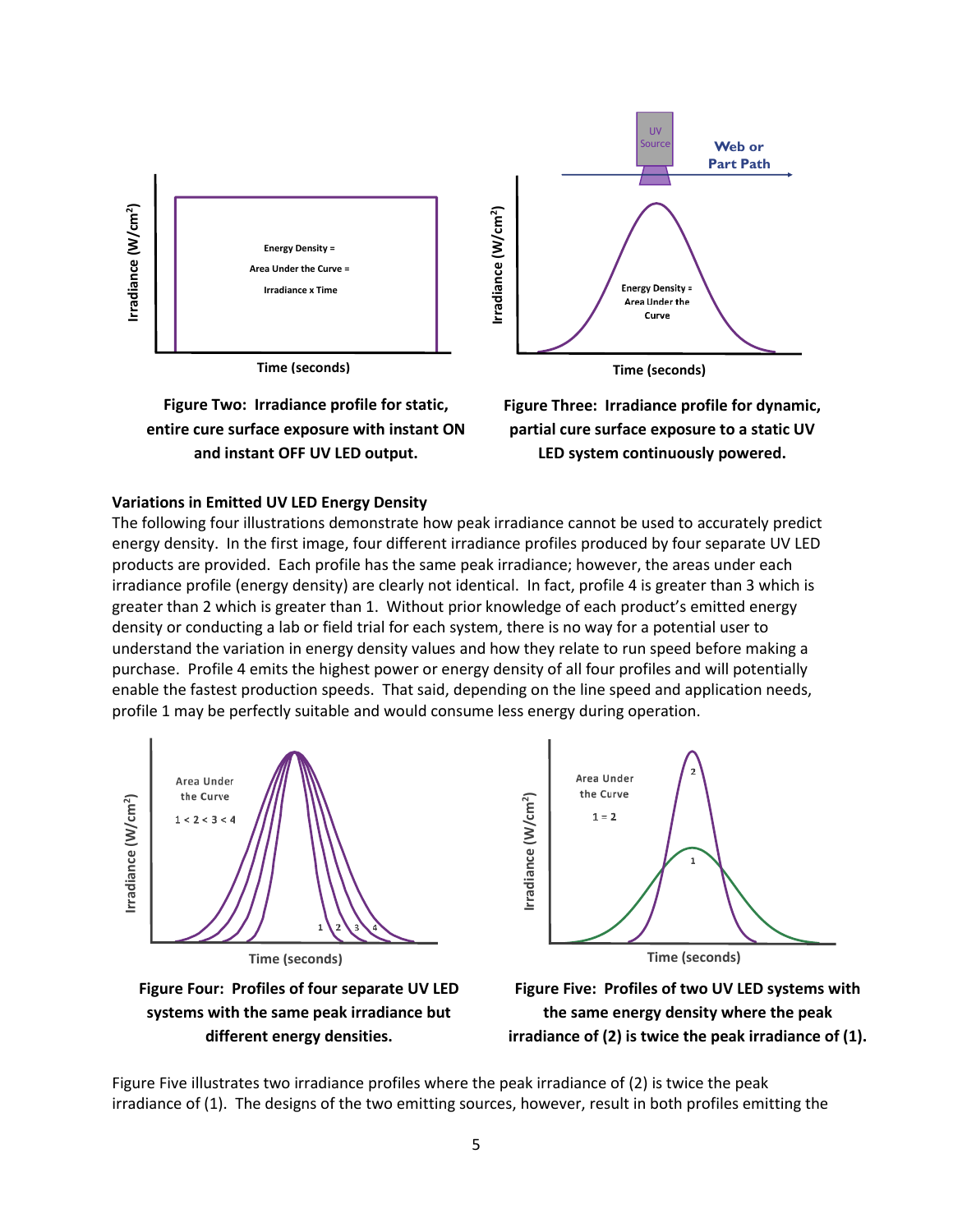same energy density. In this case, further knowledge of the formulation and set-up would be required to determine which of the two profiles yields better cure. Provided both profiles exceed the minimum threshold irradiance for thickness, pigmentation, and working distance, then theoretically, both scenarios should produce the necessary polymerization at similar run speeds. Alternatively, a greater working distance might necessitate the need for profile (2); however, a more heat sensitive substrate would perform better under profile (1).

Figure Six offers some insight as to why the UV curing industry fixates on peak irradiance. In the early years of development, UV LED curing systems were very low in output (irradiance and energy density) and limited to 395 nm. This is represented by profile (1) in the graph. At the time, few formulators were willing to modify existing chemistry to optimize the photoinitiator package for longer 395 nm wavelengths. As the technology evolved and UV LED system suppliers began producing devices at increasingly higher irradiances (represented by profiles 2 through 8), existing mercury formulations began to react better to the relatively monochromatic UV LED output. The conclusion drawn by most of the industry, which is perpetuated to this day, was that increases in irradiance were the key to making UV LED curing feasible. While a greater irradiance does provide benefits to oxygen inhibition at the cure surface as well as better penetration through the formulation, the reality is that by increasing peak irradiance for a UV LED lamp head, a comparable increase in energy density also occurs. This is demonstrated by the 8 separate profiles in Figure Six which show how increases in irradiance from the same lamp head produce proportional increases in energy density (area under the curve) as one gravitates from the lowest peak profile (1) vertically up through the highest peak profile (8).







**Figure Seven: Profile of a UV LED system with a wider emitting window compared to the profiles of Figures 4, 5, and 6.**

In recent years, chemistry for many applications has been sufficiently optimized for UV LED output such that a lower minimum irradiance threshold is now feasible provided a suitable level of energy density is also delivered for the intended run speed. Despite this fact, system suppliers, formulators, OEMs, and end users are still focused on increasing peak irradiance. This fails to capitalize on the unique ability of UV LED technology to optimally deliver the required peak irradiance, energy density, and wavelength combination through different product designs and the fact that energy density can be increased in ways other than driving a higher irradiance.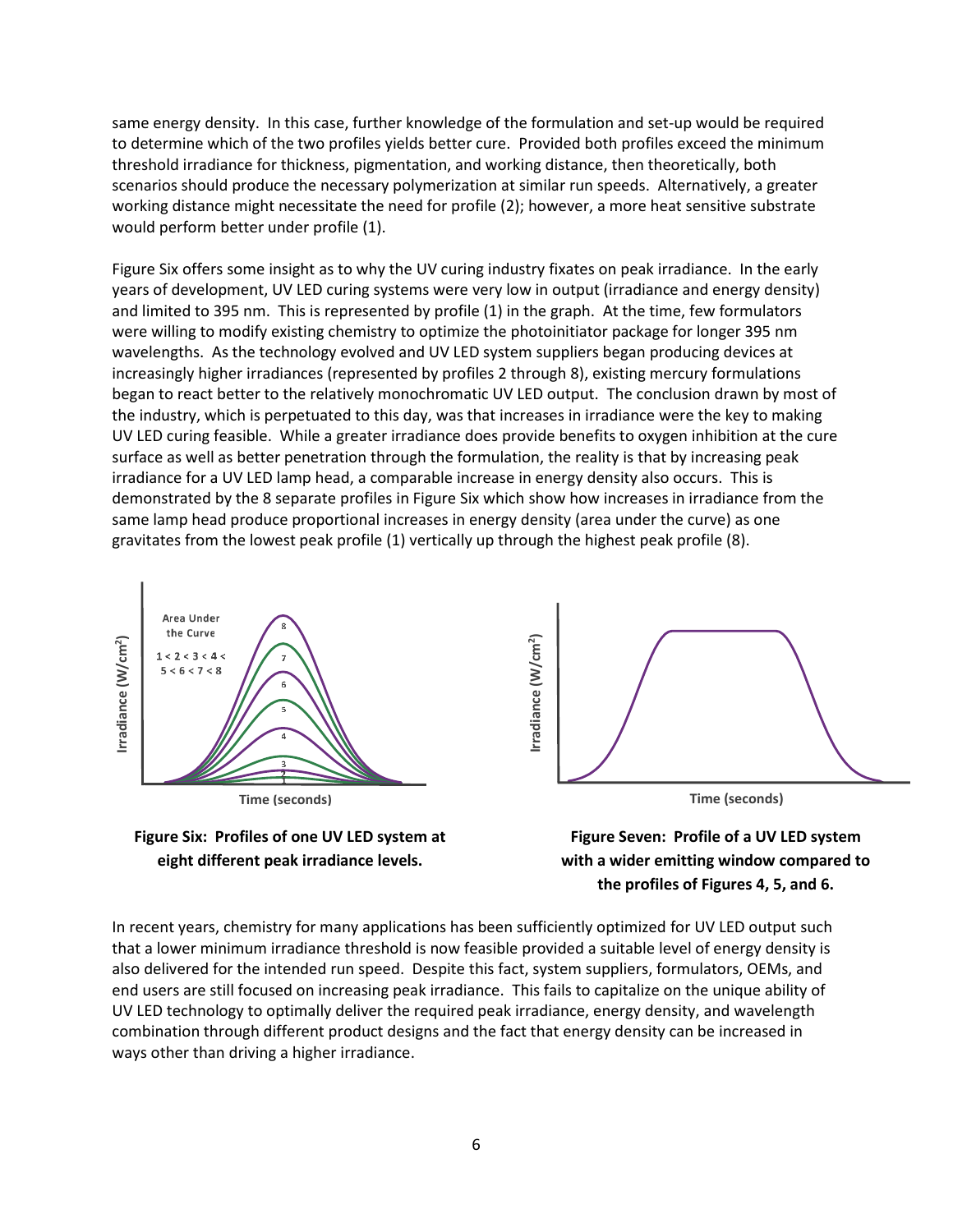As UV LED technology moves into applications that require greater energy density (higher-power) for faster line speeds, emitting windows are growing in width in order to accommodate more diodes and provide greater total exposure for the cure surface. Figure 7 highlights the trend toward UV LED curing systems that incorporate an increasingly wider emitting window. Maintaining the peak irradiance over a longer exposure window naturally produces greater energy density and avoids some of the negative trappings associated with increasingly higher irradiance levels.

### **Practical Implications of Irradiance**

A minimum level of irradiance at the cure surface is essential for creating free radicals and enabling the photopolymerization process. As illustrated in the previous section, increasing the irradiance emitted from the same or similarly designed lamp head produces a comparable increase in emitted energy density. More energy density gives operators the option of generating more crosslinking at slower run speeds or running at faster line speeds.

A higher irradiance benefits the photopolymerization process by countering oxygen inhibition at the cure surface and providing greater through cure for thicker and more heavily pigmented formulations. Because irradiance decreases with distance traveled, a higher peak irradiance at the emitting window is advantageous for delivering more irradiance to the cure surface when larger working distances exist.

Mathematically, the inverse square law stipulates that irradiance is inversely proportional to the square of the distance from the emitting source. In layman's terms, this means that rays of light quickly diverge from one another as they travel away from their point of origin. The result is significantly lower irradiance values at the cure surface when large working distances are involved. From the inverse square law, if the irradiance at one location is known, then the irradiance at a second location can be calculated using the following equation:

# $Irr$ **adiance**<sub>2</sub> = Irradiance<sub>1</sub></sub>  $\cdot$  (Distance<sub>1</sub>)<sup>2</sup> **(Distance2) 2**

At very close working distances, UV LED systems do not closely follow the inverse square law. This is because a line of diodes or a matrix of diodes represent numerous point sources and not a single point source as stipulated by the inverse square law. At a certain offset distance from a UV LED product's emitting window, the discrete output from each of the LEDs in an assembly uniformly blends. It is at this location where the origin of the source as defined by the inverse square law exists. While the offset distance varies by product, it is generally between 5 and 15 mm depending on diode spacing and use of optics.

In order to illustrate how rapidly irradiance decreases with working distance, the output from a hypothetical UV LED curing system with diodes arranged in a matrix pattern without optics was plotted using the inverse square law. The lamp was assumed to measure 20 Watts/cm<sup>2</sup> at a location 5 mm (0.2) inches) from the emitting window. A plot of the lamp head's decreasing irradiance at working distances between 5 (0.2 inches) and 100 mm (4 inches) is provided in Figure Eight. The difficulty in maintaining UV LED irradiance at large working distances is one of the reasons that UV LED application development originated in web, sheet, and flat part applications where the cure surface could be easily positioned within 15 mm (1/2 inch) of the emitting window.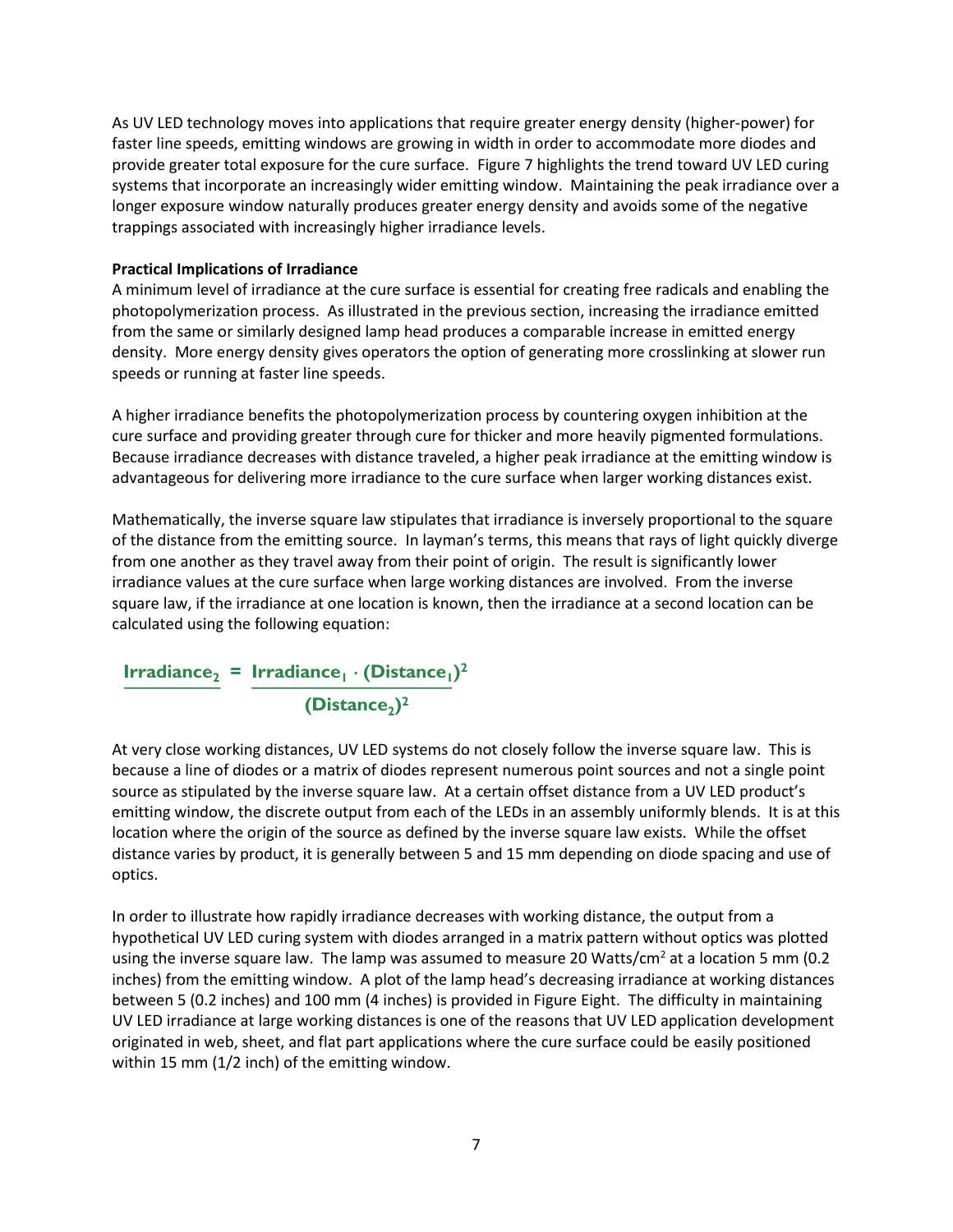



Optics, reflectors, mirrors, and collars are often integrated into UV LED lamp heads to circumvent the inverse square law by collimating or containing the light spread. Specific reasons for incorporating optics include producing a slightly higher irradiance without utilizing more supply power, maintaining a greater irradiance over larger working distances, and preventing stray UV light from reaching unintended surfaces. Simple illustrations of common optical enhancements are provided in Figure Nine.





It should be noted that excessively high-irradiance is not always preferred. Too high of an irradiance at the cure surface can result in diminishing returns to cure as it has the tendency to create too many polymerization chains that terminate prematurely and diminish final cure properties. Operating at a higher irradiance can also stress the diodes and decrease system life. Finally, greater irradiance leads to a greater concentration of UV light which transfers more heat to the substrate, construction, or part. This can be very problematic for heat sensitive materials particularly at slower run speeds and close working distances. High-irradiance UV LED curing systems are essential for certain applications; however, opting for a high-irradiance source when not necessitated by the needs of the formulation and set-up can be detrimental to cure or simply a waste of energy.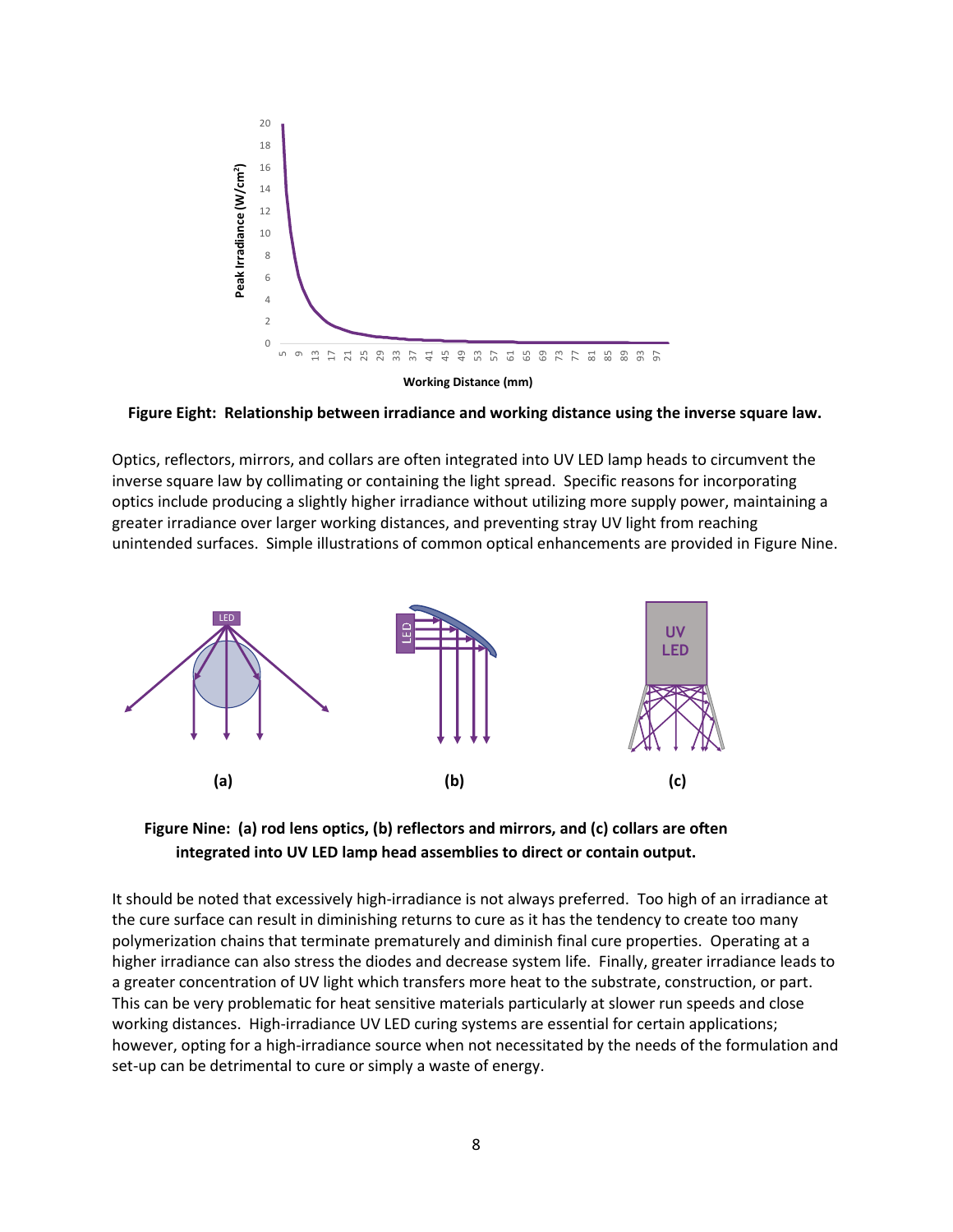#### **Survey of Commercial UV LED Systems**

Commercially available information was analyzed for 62 different UV LED lamp heads from 11 different system suppliers. Of the 62 lamp heads, 53 were specifically promoted as *high-power* offerings. None of the 11 suppliers promoting products as high-power or any of the various other adjectives listed on page one defined what was meant by the claim. The interpretation is left entirely to the prospective user. For simplicity and to avoid redundancy, systems available in multiple wavelengths, irradiance levels, and lengths were counted only once in the analysis. Whenever possible, information was documented for the highest irradiance system in each model at 395 nm. In some cases, information for 385 nm products was used when 395 nm was not offered.

The most common perspective in the industry is that high-power means high-irradiance as opposed to high-energy density. This is because high-irradiance has been the single most promoted metric for UV LED curing during the past 15 years, and energy density is not generally specified on product data sheets. If high-power means high-irradiance, then clearly the industry is not in agreement regarding the magnitude of high-irradiance as the surveyed products ranged from 4 to 50 Watts/cm<sup>2</sup> with the most numerous being 16 Watts/cm<sup>2</sup>. Figure Ten is a graph illustrating the peak irradiance distribution of 56 out of the 62 high-power UV LED products surveyed. It should be noted that 6 products in the sample were excluded from the bar chart. While all 6 were advertised as high-power, a peak irradiance value was not provided on the respective website or product brochure.



**Figure Ten: Distribution of peak irradiance levels for 56 UV LED products promoted as high-power.** 

A likely reason for the drastic range in values in Figure Ten is that companies are using the term highpower to make a relative comparison to an earlier product offering from the same company and not to all industry offerings or specific applications. This is further distorted when subsequent products are released at even higher-output levels and earlier documentation for older and now lower-output models by comparison is not updated. All this does is render the term high-power meaningless when it is not clearly defined and backed-up with specific numerical values or given suitable context by noting the intended application and respective line speed, energy density, and integration configuration.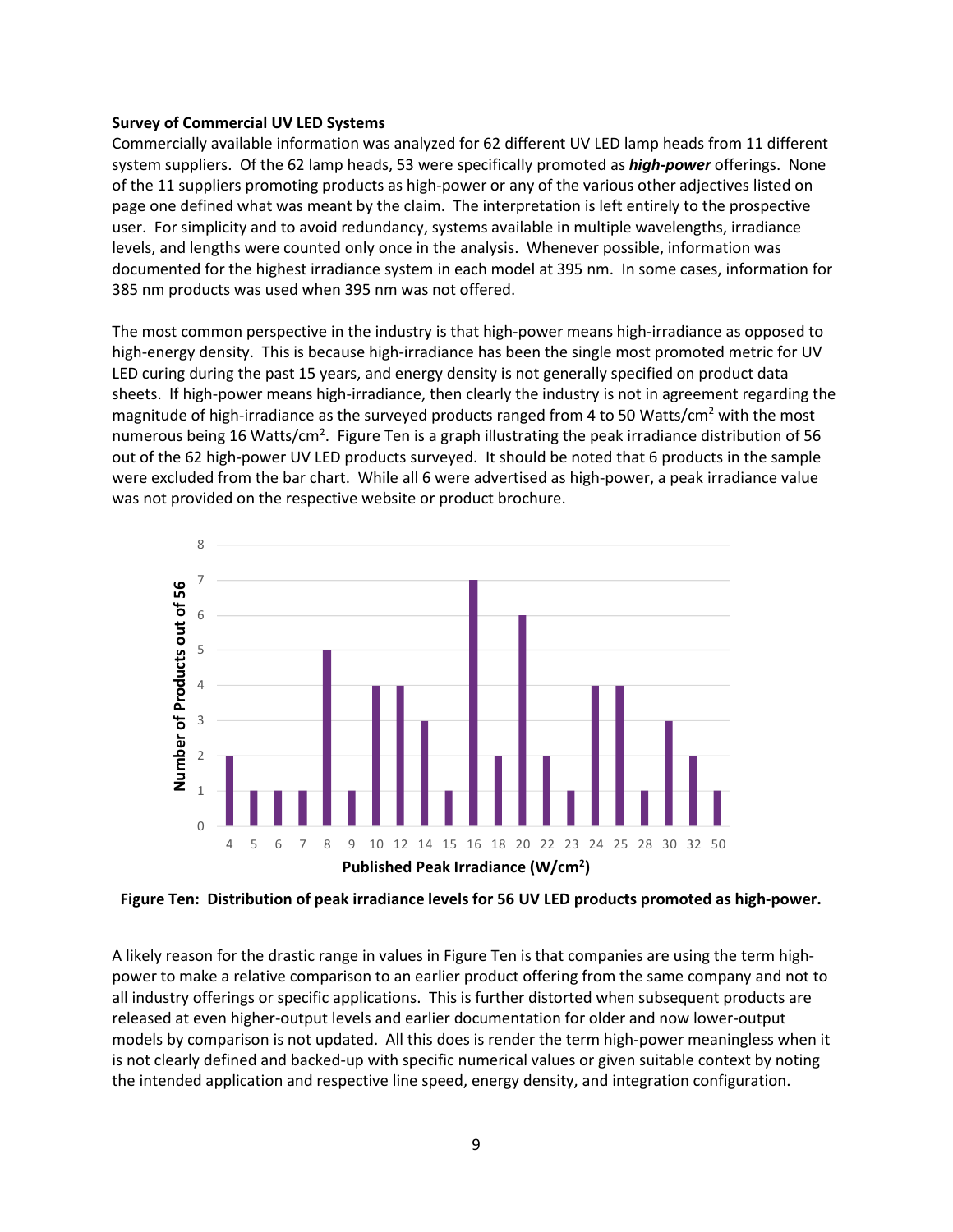The table in Figure Eleven summarizes the commercially available information for all 62 LED lamp heads in the study while the table in Figure Twelve summarizes the range of values for each category evaluated. It should be noted that only commercially available information was used. As a result, this was not a fully comprehensive study as many companies in the industry do not publish this essential information.



**Figure Eleven: Statistics for 62 different UV LED lamp heads available from 11 different system suppliers.**



**Figure Twelve: Range of values for 62 different UV LED lamp heads from 11 different system suppliers.**

While wavelength and peak irradiance are the two most referenced metrics, 1 company out of 11 elected not to publish the wavelength(s) being used. Despite the critical role that energy density plays in run speed, only 2 companies out of 11 referenced a value at a given line speed, and only 1 of those 2 companies specified the radiometer that was used for the measurement. Regarding peak irradiance, 8 out of 11 companies specified values at the emitting window or at a specified offset distance. A ninth company specified the peak irradiance for roughly half its products, which is why the rating in the table is 8.5. Omitting a peak irradiance specification tends to occur when companies intentionally design their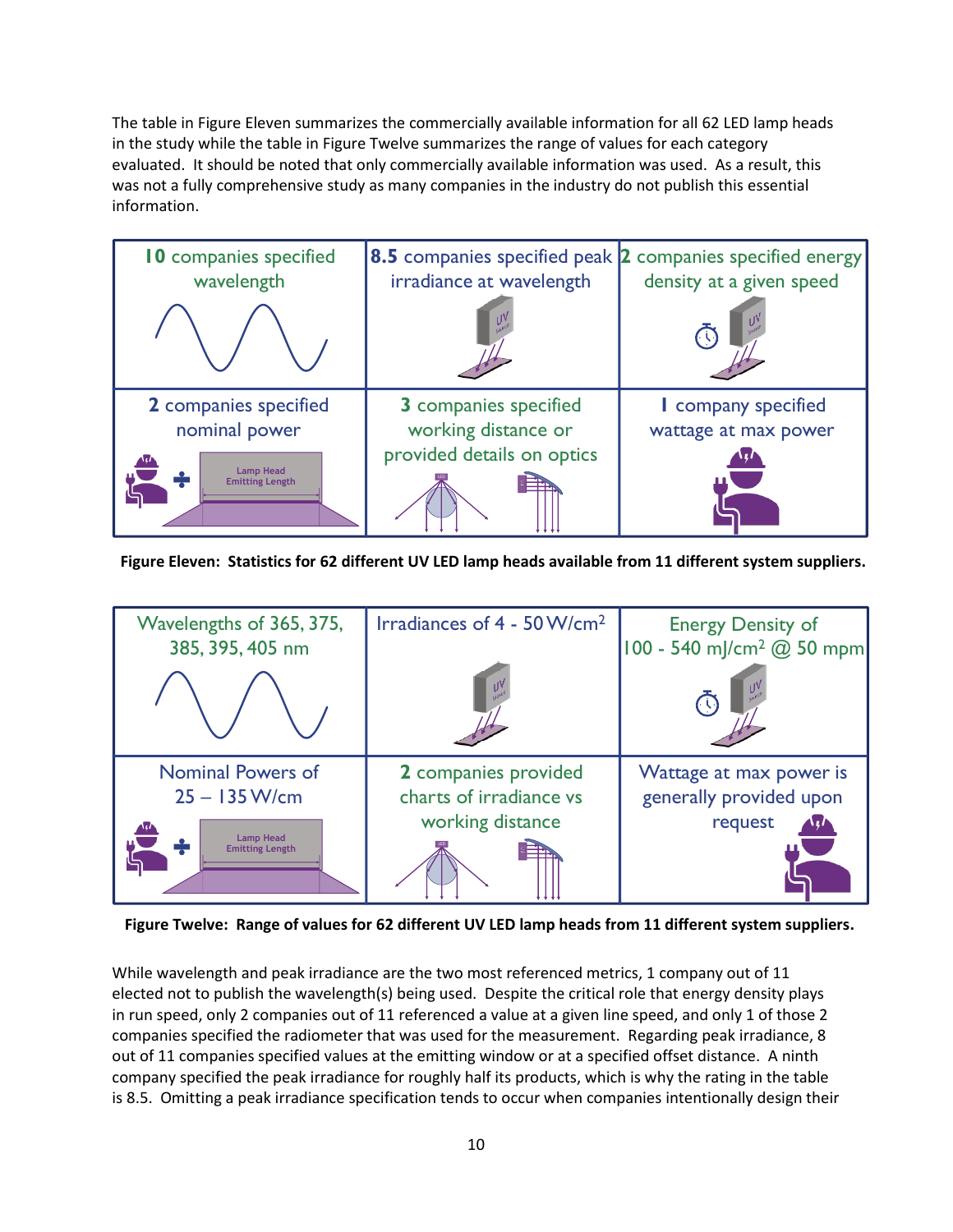UV LED products at a peak irradiance they believe is suitable for an intended market and application but at a magnitude that is lower than comparable products. To avoid being excluded by OEMs and end users based on published data alone, companies engineering lower peak irradiance products are purposefully not publishing the values. Instead, companies should be helping the market understand the role of the various parameters in driving the desired cure.

While nominal power, which is power (Watts) drawn from the electrical supply during operation divided by the length of the emitting window (cm or in), is ineffective for comparing conventional mercury lamps to UV LED lamps, it can provide valuable insight when comparing UV LED systems to each other. Unfortunately, only 2 of the 11 companies referenced nominal power in their documentation for a grand total of 5 out of 63 products. Whenever two systems are marketed at the same peak irradiance level, the system with the greater nominal power will tend to have the greater energy density. Although nominal power does not account for diode packaging inefficiencies, cooling performance, or the use of optics in the lamp heads being compared, it is the best predictor of energy density when the actual value is unknown. Fortunately, nominal power is easy to calculate when not specifically stated. All that is needed is the wattage drawn by the UV LED system at maximum power and the length of the emitting window. While only 1 company out of the 11 listed the wattage at max power in its published materials, most companies will readily provide this information when asked. It should be noted that using the maximum available wattage of the actual power supply as opposed to the wattage drawn during operation will over-estimate the value for nominal power.

#### **Hypothetical Product Comparison**

Figure Thirteen presents technical specifications for three hypothetical UV LED curing products labeled A, B, and C. This three-way comparison is meant to highlight the disparity in performance data of UV LED market offerings and how a fully comprehensive set of data is necessary to properly source a curing system. Please note that while the specifications listed for the three fictitious products are plausible, all the information is fabricated. The purpose of this example is to demonstrate how to compare products and not to promote one company's technology over another.

| <b>Specification</b>                                                                 | <b>Product A</b>   | <b>Product B</b>   | <b>Product C</b>    |
|--------------------------------------------------------------------------------------|--------------------|--------------------|---------------------|
| $I -$ Cooling                                                                        | Air                | Liquid             | Liquid              |
| 2 - Wavelength (nm)                                                                  | 395                | 385                | 395                 |
| 3 - Emitting Window Dimensions                                                       | $450 \times 20$ mm | $450 \times 50$ mm | $450 \times 50$ mm  |
| 4 – Emitting Window Type                                                             | <b>Flat Glass</b>  | <b>Flat Glass</b>  | Optical Enhancement |
| 5 – Peak Irradiance (W/cm <sup>2</sup> )                                             | 25                 | 20                 | 16                  |
| 6 – Peak Irradiance (W/cm <sup>2</sup> ) $@$ 50 mm                                   | $\mathsf{I}$ .4    | 2.5                | 6.7                 |
| 7 – Energy Density (mJ/cm <sup>2</sup> ) $@$ 20 fpm<br>(6 mpm) and 500 fpm (150 mpm) | 1,280(51.2)        | 2,035(81.4)        | $3,868$ (154.7)     |
| 8 - Wattage (W) Drawn at Max Power                                                   | 2,925              | 4,650              | 8,840               |
| 9 – Nominal Power (W/cm)                                                             | 65                 | 103                | 196                 |

**Figure Thirteen: Technical specifications for a hypothetical, three-way, UV LED product comparison.**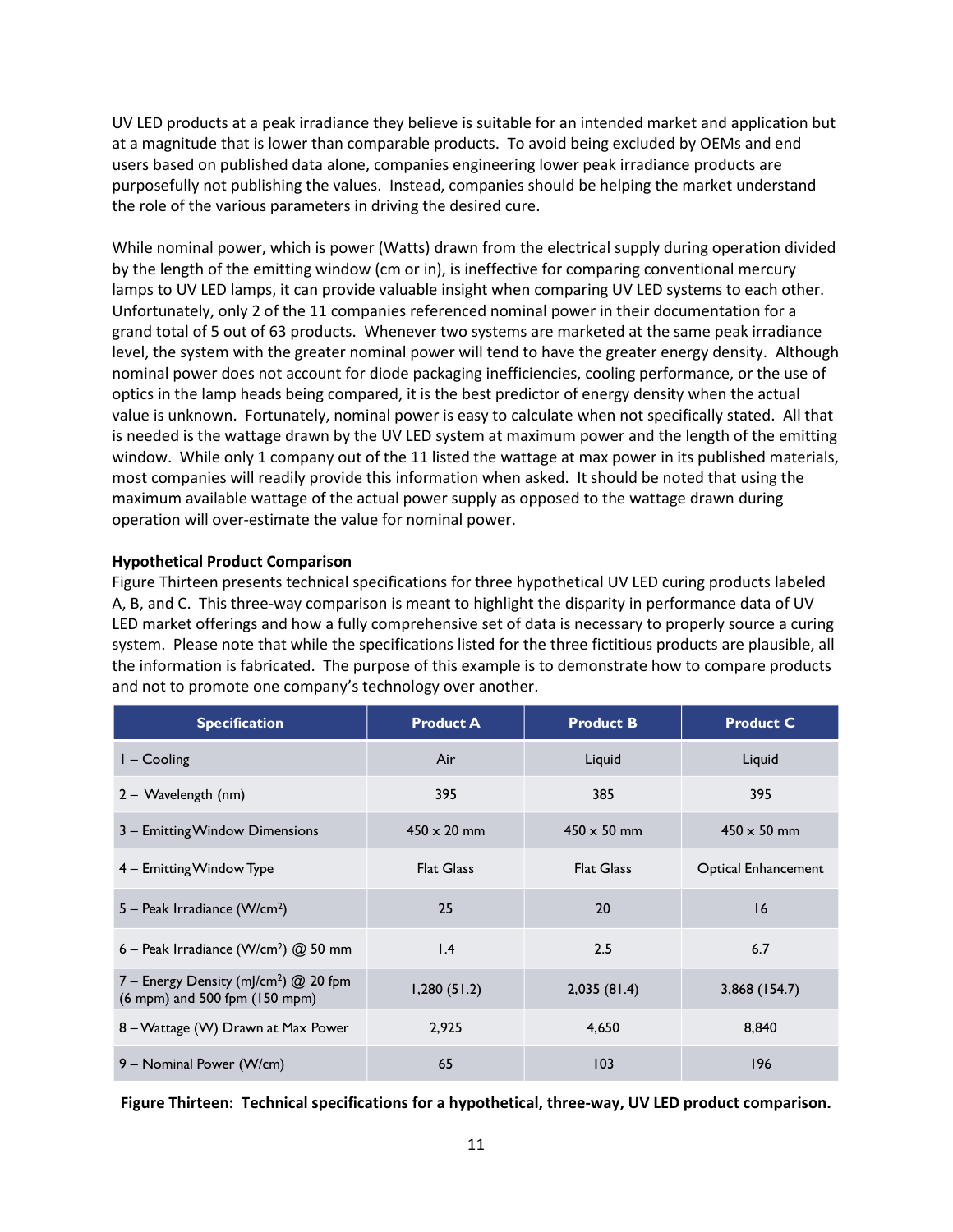As detailed in the previous section, the information presented in lines  $1 - 5$  of the table is readily available from most UV LED system suppliers while the information in lines  $6 - 9$  is not typically provided. Using only lines 1 – 5, the three products appear somewhat similar. One minor difference is that two products are liquid-cooled while one is air-cooled. For most applications, 385 and 395 nm will perform comparably which makes wavelength a non-factor in this scenario. While the lamp heads are the same length (450 mm), one is 20 mm wide and two are 50 mm wide. Product C offers optical enhancement, but it is not known from the information in the first five lines what that entails and what impact it has on the product's emitting angle and working distance. The most noticeable difference is in the peak irradiance values which are 25, 20 and 16 Watts/cm<sup>2</sup> for products A, B, and C respectively.

Limited by the information in lines  $1 - 5$ , a sourcing selection would come down to the decision maker's preferences on the parameters he or she understands as well as total system price and vendor relationships. It would most likely not be based on the performance of the UV LED system as it relates to the application requirements unless a trial had been conducted or a recommendation was made by the formulator. To be more specific, the decision would likely be influenced by an individual's personal inclinations on cooling type and wavelength and whether the 20 mm wide or 50 mm wide emitting windows would fit within the available lamp head space on the machine. If the decision maker had no leanings or limitations on these first three features, then the decision would ultimately rest on peak irradiance, and when the role that irradiance plays in photopolymerization is not sufficiently understood, human nature drives us toward the higher number. This would be product A at 25 Watts/cm<sup>2</sup>. The optical enhancement would likely not factor into the decision because without more information, there is no way to understand the role it plays in curing, and people are rarely willing to pay for features they don't appreciate.

As the evaluation is expanded to include lines 6 – 9, the optimal UV LED system for the application starts to become more obvious. For example, if the application required cure at a 50 mm working distance as opposed to 5 mm and the required minimum irradiance for the formulation was 5 Watts/cm<sup>2</sup>, then Product C would be the only viable choice. If instead, the minimum required irradiance at this working distance was 2 Watts/cm<sup>2</sup>, then either Product B or C would be suitable with Product C offering a bit wider irradiance window. Product A, which had the greatest peak irradiance when working distance wasn't considered (25 Watts/cm<sup>2</sup>) would fail to cure the intended formulation at 50 mm.

Line 7 details energy density at two run speeds (20 and 500 fpm / 6 and 150 mpm). Whenever energy density is known for one linear process speed, it can be extrapolated for any other speed. As a result, Line 7 allows the decision maker to coordinate with the formulator to determine which product or products will cure at the desired machine speed. If 75 mJ/cm<sup>2</sup> was required at a speed of 500 fpm (150 mpm), then both products B and C would suffice; however, if 120 mJ/cm<sup>2</sup> was needed, then only Product C is viable. If the end user had previously purchased and installed product A only to determine that cure was not achievable at 500 fpm, then the only options would be to 1) run production at a slower speed, 2) subject the cure surface to multiple passes underneath the current UV LED source or another off-line source, 3) add additional UV LED lamp heads in series assuming there is available space, or 4) replace Product A with Product B or C based on the energy density value required by the formulation at the desired run speed.

If the UV LED supplier is unwilling or unable to provide an energy density value at a given speed, then there are two alternative methods of estimating performance. One relies on wattage drawn at maximum output and the other is nominal power. For systems of identical or very similar peak irradiance values (16 to 25 Watts/cm<sup>2</sup> in this scenario) and lengths (450 mm in this scenario), the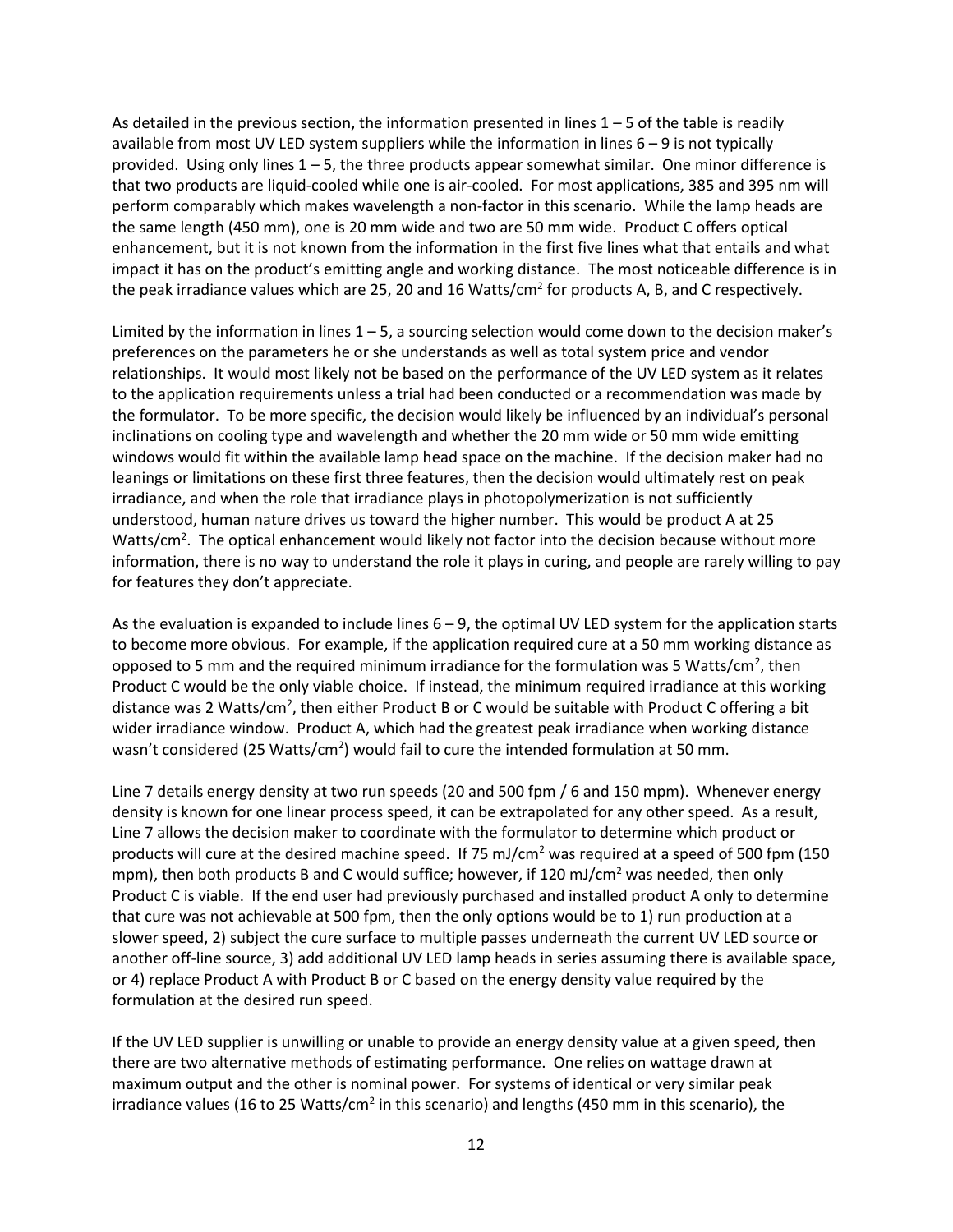wattage required to run the UV LED systems at 100% output provides insight into their respective energy densities. Since supply wattage is utilized to drive irradiance and energy density, for systems of similar irradiance and length, the higher wattage value will result in a greater energy density value. While it is not possible to calculate energy density based on supply wattage, it does allow the three products to be ranked in order of increasing energy density. For example, it is reasonable to conclude that 2,925 Watts (Product A); 4,650 Watts (Product B); and 8,840 Watts (Product C) would result in Product C having the greatest energy density followed by Product B and then A.

Nominal power offers the same insight with the added benefit that it eliminates the variable of lamp head length. For example, it is reasonable to conclude that 65 Watts/cm (Product A); 103 Watts/cm (Product B); and 196 Watts/cm (Product C) for these three items of similar irradiance would also result in Product C having the greatest energy density followed by Product B and then A. It should be noted that since the irradiance values for the three lamp heads are not equal, the maximum wattage and nominal power methods of ranking energy density provide only a reasonable but educated guess. That said, it is better than not considering energy density at all.

Line 8 also provides clarity on energy consumption. For these three products of similar peak irradiance and head length, the wattage drawn at maximum power is an indicator of how the systems rank in terms of energy consumption. If all three products were determined to be technically suitable for the intended application, then Product A might be the wiser choice since it requires the least power to run (2,925 Watts) compared to Product B (4,650 Watts) and Product C (8,840 Watts). It may be possible to turn down the power of Product B or C to reduce running costs; however, this would not eliminate the higher initial investment and may result in the irradiance falling to an insufficient level. This is a great example of Product C being the higher-power system of the three as well as the consequential trade-offs that power creates. In other words, product C has the greatest energy density (highest power), but if all three systems are viable options for the application under consideration, going with Product C would typically result in larger than necessary investment and running costs.

#### **Concluding Comments on High-Power UV LED Systems**

A wide range of UV LED systems are necessary to meet the diverse needs of all curing applications; however, UV LED system suppliers are not providing enough information for users to make informed purchasing and development decisions. Lack of technical data on product spec sheets makes it difficult for formulators, end uses, and OEMs to effectively source UV LED technology, drive innovation, advance adoption, and troubleshoot insufficient cure. As a result, the onus is on customers and co-suppliers to request the necessary information from LED suppliers and get clarification on what is meant by *highpower*. High-power systems definitely have a place in UV curing and should be used when necessitated by application needs and production set-up; however, systems that generate more output than required will likely lead to unnecessarily larger investment and running costs along with potentially greater scrap and shorter LED life.

Without adequate technical specifications, the only option for formulators, machine builders, and end users is to borrow or purchase multiple UV LED systems for personal evaluation in head-to-head trials. This can be incredibly time consuming, especially for rapidly evolving technology. Unfortunately, in today's LED curing market, lab and field product comparisons are generally an unavoidable exercise since without a complete set of specifications, UV LED systems cannot be thoroughly compared, judiciously selected, and properly integrated for the application, process set-up, and formulations being considered.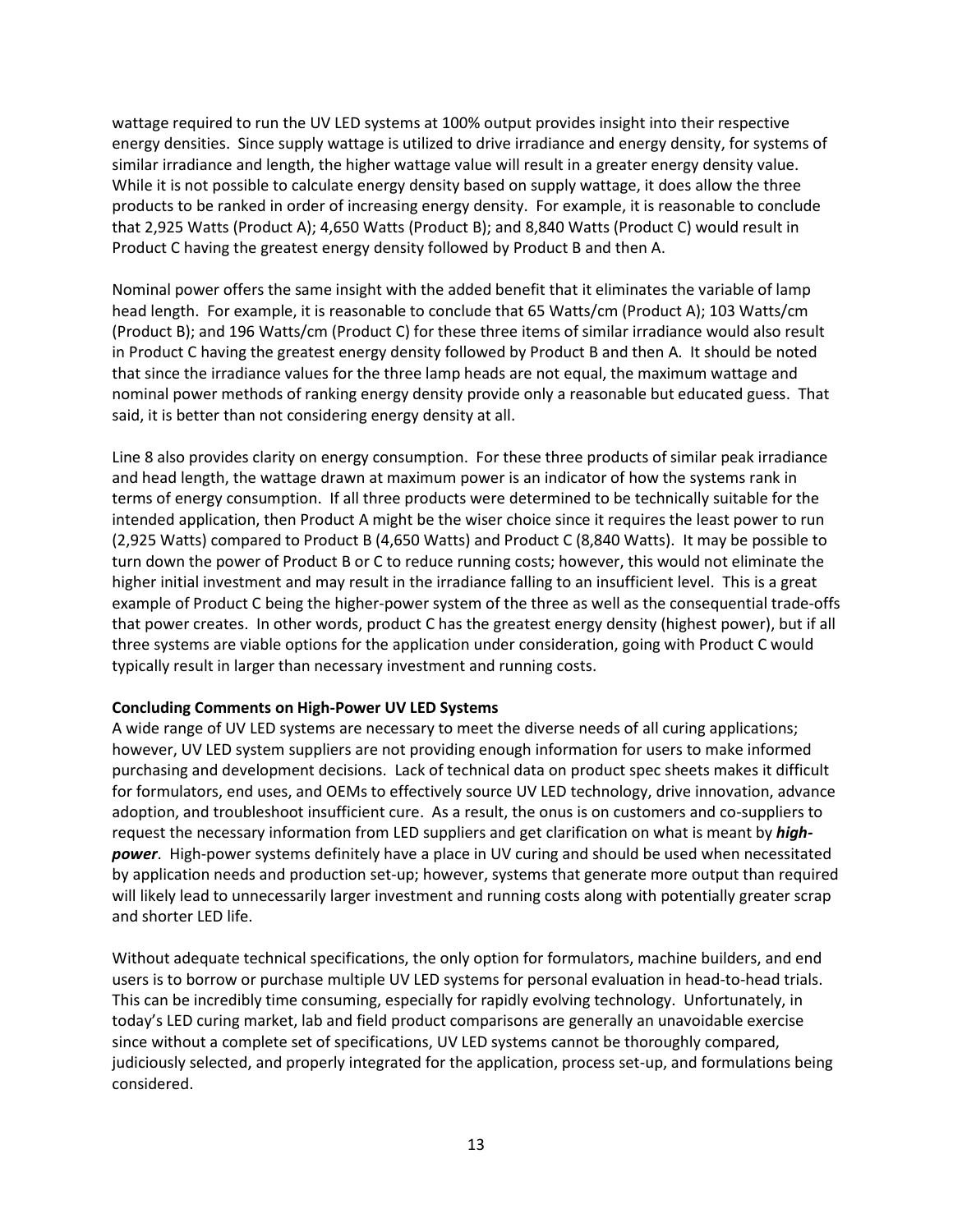As stated, formulation requirements, run speed, and working distance are the primary drivers of the spectral output, irradiance, and energy density that must be delivered to the cure surface for suitable polymerization. Consequently, wavelength, peak irradiance at a known location, and energy density at a defined line speed should be specified by UV LED system manufacturers for each product offered along with applicable measurement conditions. Additionally, wattage drawn at full power, nominal power, variation in irradiance with working distance, and the impact of integrated optics on beam angle provide deeper insight into a product's potential curing performance and should also be included.

It is this author's position that *high-power* means *high-energy density* (not high-irradiance), and lowpower means low-energy density (not low-irradiance). Greater energy density delivered above the minimum irradiance threshold is what enables manufacturing lines to run at faster production speeds or to produce better cure at slower speeds. It is equally acceptable to use the terms high-energy density and low-energy density as well as high-dose and low-dose in place of high-power and low-power. It should be noted that regardless of terminology, energy density needs are not absolute and are always relative to each specific application. For added clarification, when referring to peak intensity, highirradiance or low-irradiance as well as high-intensity and low-intensity are the preferable qualifiers while high and low-output are more general terms that can mean irradiance, energy density, or both.

The applicable marketing terms for UV LED output are grouped in three boxes in Figure Fourteen. All words within each box are interchangeable with each other; however, their use is only significant when given suitable application context and quantified. Without context and supporting data, these commonly used promotional terms are rendered meaningless and only serve to confuse and disappoint users when products do not perform as expected.

## **High-Energy Density**

High-Power

High-Dose High-Speed

High-Productivity

High-Nominal Power

High-DC Wattage

## **High-Irradiance**

High-Intensity

High-Penetration

High-Working Distance

Integrated Optics

## **High-Output**

High-Energy Density (Dose) or High-Irradiance (Intensity)

High-Energy Density (Dose) and High-Irradiance (Intensity)

High-Penetration

Integrated Optics / High-WD

High-Speed / High-Productivity

**Figure Fourteen: Promotional terms grouped within each color-coded box are interchangeable; however, their use is only meaningful when given suitable application context and quantified. High-Energy Density and High-Irradiance are preferred. High-Output is not specific.**

One of the greatest benefits of UV LED technology is that it enables systems engineers, within technical limitations, to purposefully and independently select the peak irradiance, energy density, and wavelength for each product being designed. The result is a much larger number of permutations than is possible with conventional curing technology where these three parameters are much more closely aligned with each other and limited by the physics of vaporized mercury. The trade-off of having so